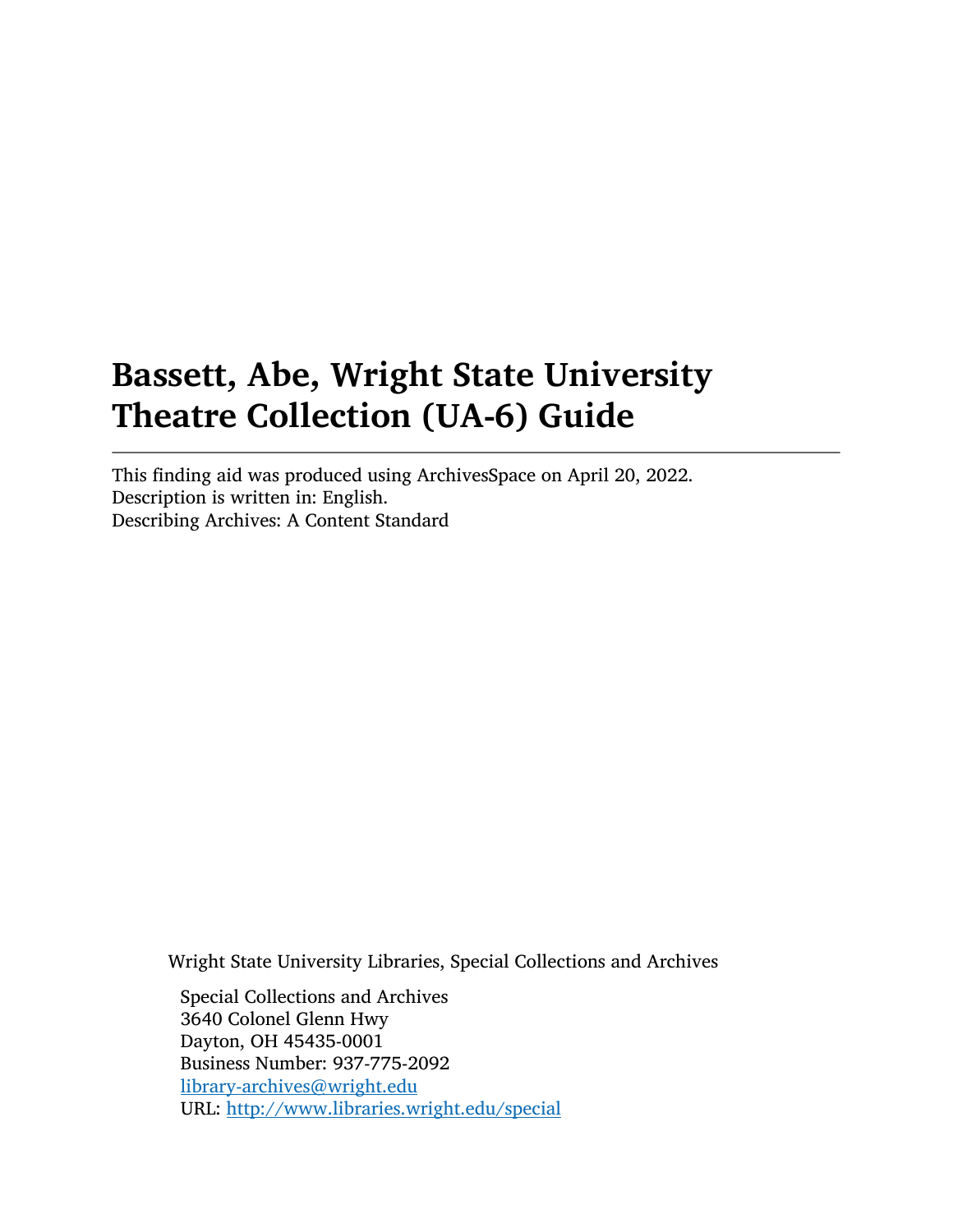## <span id="page-1-0"></span>**Table of Contents**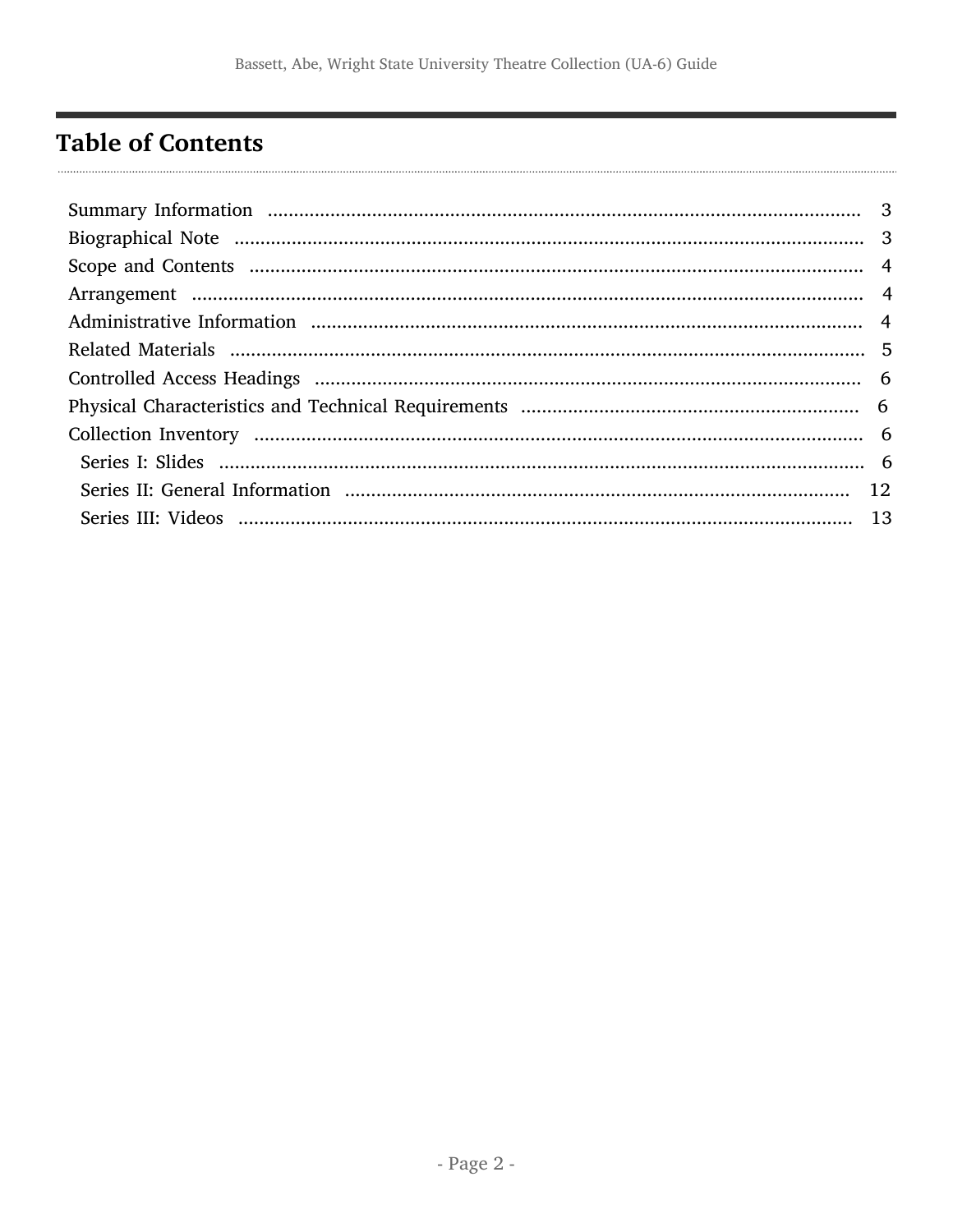### <span id="page-2-0"></span>Summary Information

| <b>Repository:</b>                  | Wright State University Libraries, Special Collections and<br>Archives                                                                                                                                                                                                                                                                         |
|-------------------------------------|------------------------------------------------------------------------------------------------------------------------------------------------------------------------------------------------------------------------------------------------------------------------------------------------------------------------------------------------|
| Title:                              | Abe Bassett Wright State University Theatre (UA-6) Collection                                                                                                                                                                                                                                                                                  |
| ID:                                 | $UA-6$                                                                                                                                                                                                                                                                                                                                         |
| Date [inclusive]:                   | 1970-1988                                                                                                                                                                                                                                                                                                                                      |
| <b>Physical</b><br>Description:     | 3 linear feet (Eight boxes containing slides and a Hollinger box<br>with documents and publications)                                                                                                                                                                                                                                           |
| Language of the<br><b>Material:</b> | English.                                                                                                                                                                                                                                                                                                                                       |
| Abstract:                           | This collection contains slides, videos and published materials<br>on Abe Bassett and the Wright State University Theatre. The<br>slides are of productions Bassett produced during his tenure<br>in the Theatre department. The published materials covers<br>Bassett's time at the Theatrer Department and the other is an<br>autobiography. |

### Preferred Citation

[Description of item, Date, Box #, Folder #], UA-6, Abe Bassett Wright State University Theatre Collection, Special Collections and Archives, University Libraries, Wright State University, Dayton, Ohio.

^ [Return to Table of Contents](#page-1-0)

### <span id="page-2-1"></span>Biographical Note

Abe Bassett was founding director of Wright State University's Theatre Program, leading the program from 1970-1988. He played a leading role in the design of the Creative Arts Center which opened in 1973. While at Wright State, Abe is credited with developing one of the finest university theatre programs in the Midwest, and one of the largest in the state of Ohio. Abe was also a founding member of the Ohio Theatre Alliance.

^ [Return to Table of Contents](#page-1-0)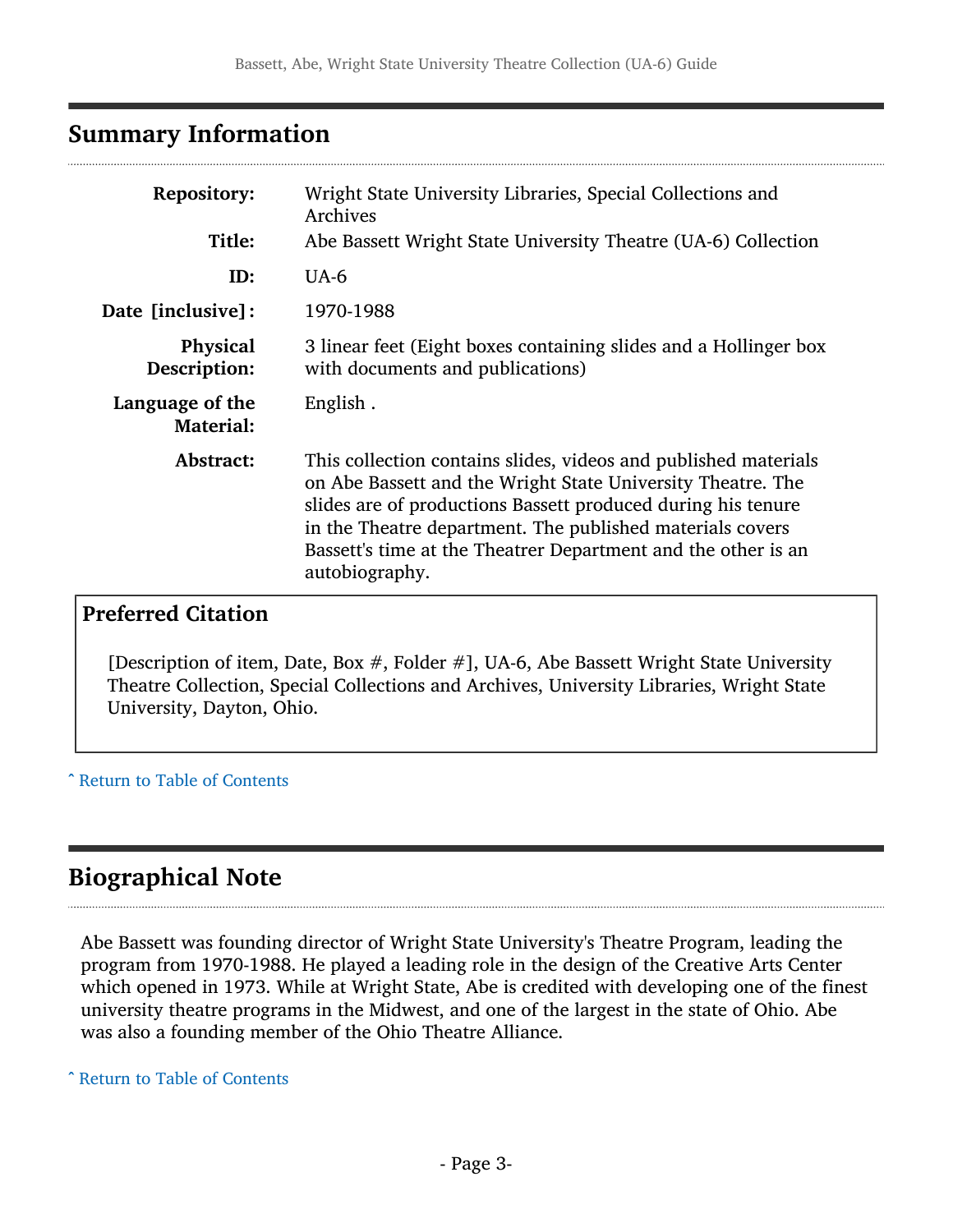### <span id="page-3-0"></span>Scope and Contents

Series I contains the slides taken by Abe Bassett during the productions he produced. These run from November 1970 to 1987.

Series II contains general information on the theatre program and Abe Bassett. This includes a listing of all of the productions from 1970-1988 along with director notes on some of the shows.

Series III contains videos from 1971-1985. One of the videos is a retrospective on the Wright State University Theatre.

^ [Return to Table of Contents](#page-1-0)

### <span id="page-3-1"></span>Arrangement

The collection is arranged into three series:

- 1 Series I: Slides<br>2 Series II: Gener
- 2 Series II: General Information<br>3 Series III: Videos
- 3 Series III: Videos

^ [Return to Table of Contents](#page-1-0)

### <span id="page-3-2"></span>Administrative Information

### Publication Statement

Wright State University Libraries, Special Collections and Archives

Special Collections and Archives 3640 Colonel Glenn Hwy Dayton, OH 45435-0001 Business Number: 937-775-2092 [library-archives@wright.edu](mailto:library-archives@wright.edu) URL: <http://www.libraries.wright.edu/special>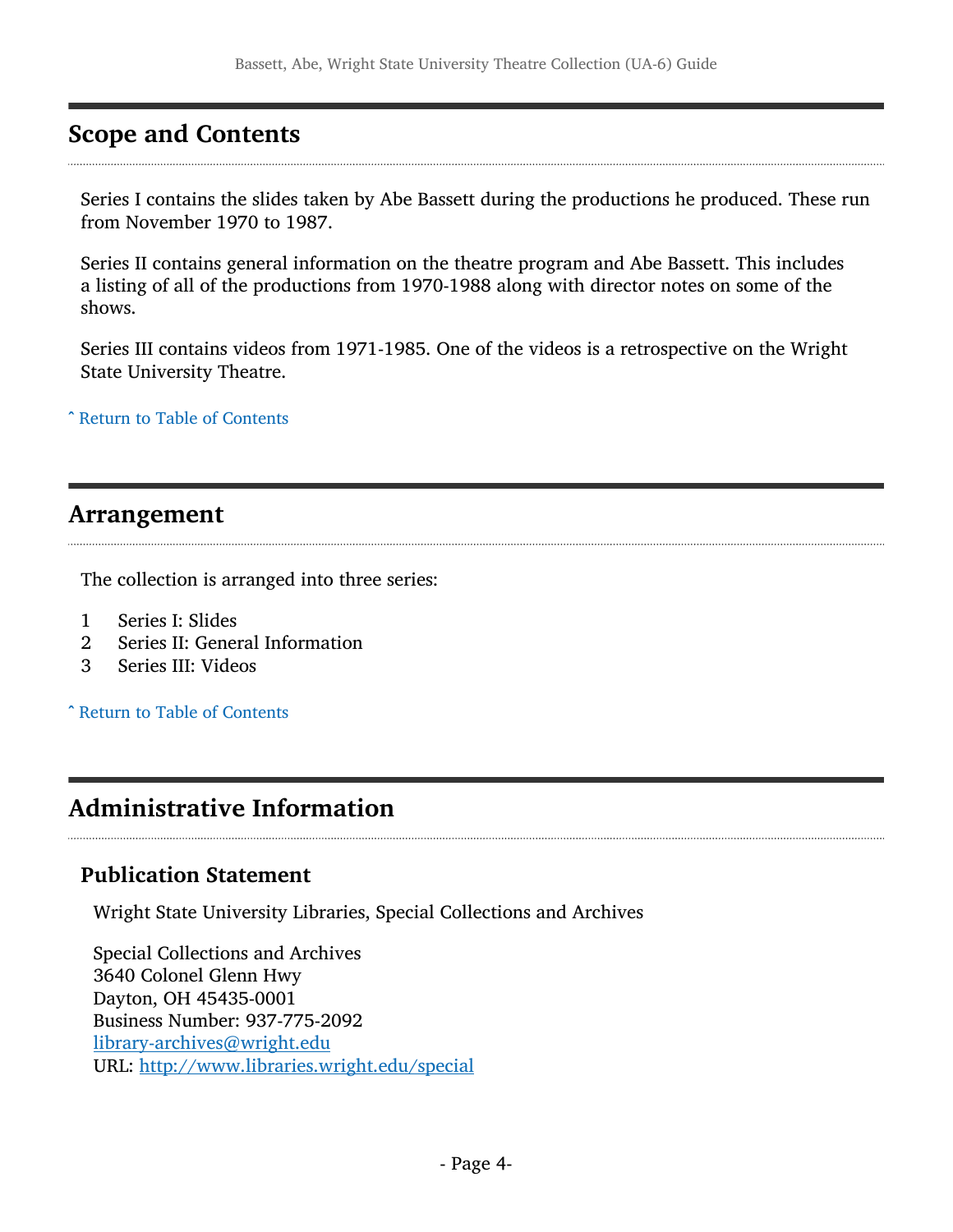### Conditions Governing Access

Due to preservation concerns, original audio and video materials may not be accessed in the reading room. Patrons may have access to reference copies. Items without reference copies can be digitized at the request of a patron for the cost of creating a digital copy. Please provide us at least two weeks advance notice if you would like to request an audio or video reference copy. Use of digitized content is subject to conditions governing use.

### Conditions Governing Use

Copyright restrictions may apply. Unpublished manuscripts and production videos are protected by copyright. Permission to publish, quote, or reproduce must be secured from the repository and the copyright holder.

### Immediate Source of Acquisition

The materials were donated to the University Archives by Abe Bassett.

### Accruals

Further additions are expected.

### Existence and Location of Copies

A selection of production images from the Abe Bassett WSU Theatre Collection are available online in Wright State University's Campus Online Repository, CORE Scholar: [http://](http://corescholar.libraries.wright.edu/archives_theatre_images/) corescholar.libraries.wright.edu/archives theatre images/.

### Processing Information

This finding aid was written according to DACS standards by Nina Herzog, November 2015

^ [Return to Table of Contents](#page-1-0)

### <span id="page-4-0"></span>Related Materials

### Related Materials

MS-95 Ohio Theatre Alliance Records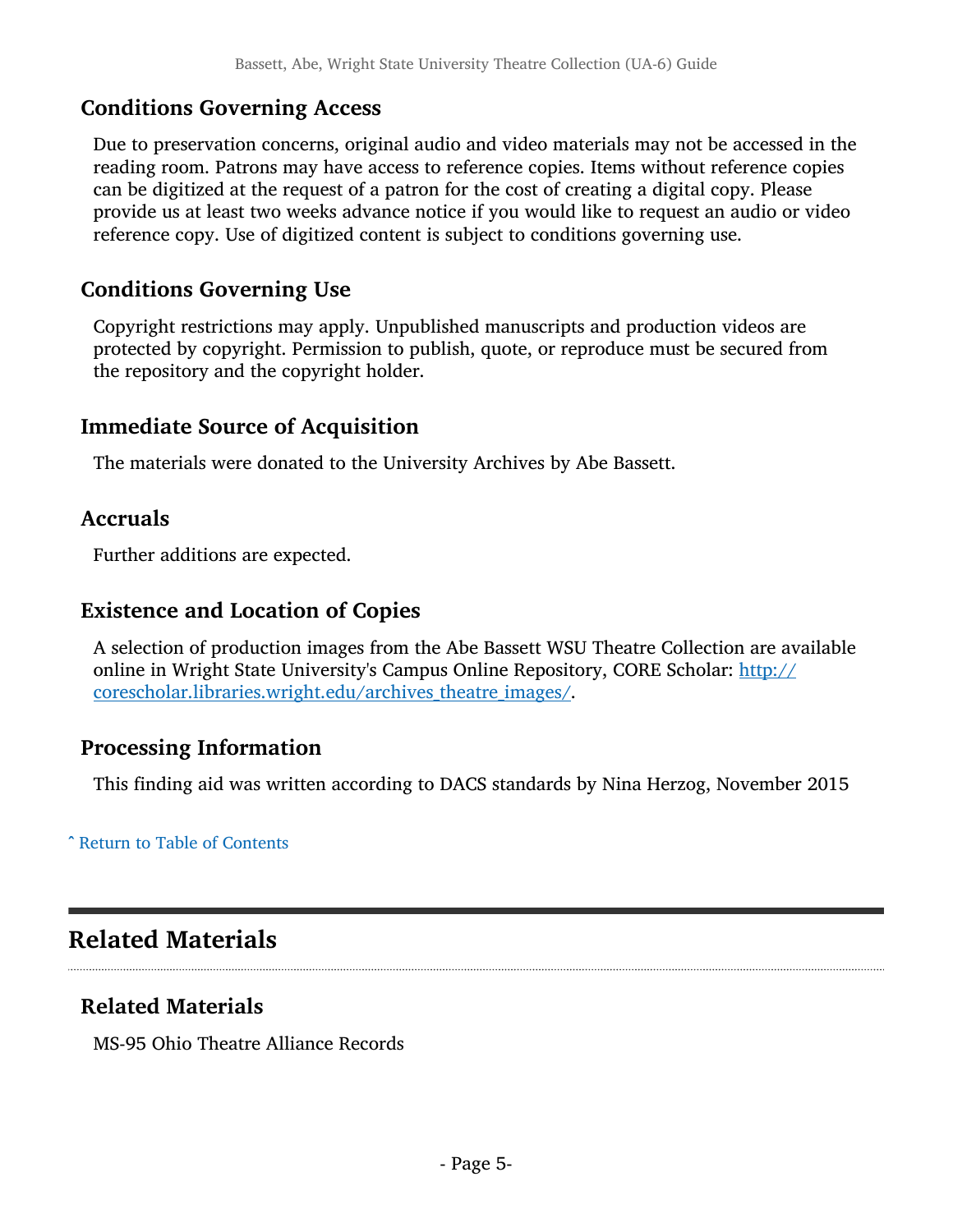^ [Return to Table of Contents](#page-1-0)

### <span id="page-5-0"></span>Controlled Access Headings

- Dayton (Ohio) -- History
- Theater -- Ohio -- History
- Theater -- Production and direction
- Theater -- Political aspects
- Slides (photographs)
- Books
- VHS
- DVDs
- Wright State University

### <span id="page-5-1"></span>Physical Characteristics and Technical Requirements

A light-box will be necessary to view the slides.

^ [Return to Table of Contents](#page-1-0)

## <span id="page-5-2"></span>Collection Inventory

### <span id="page-5-3"></span>Series I: Slides, 1970-1987; Undated

[Abe Bassett Theatre Production Image Gallery \(UA-6\) in CORE Scholar](https://corescholar.libraries.wright.edu/archives_theatre_images/)

| Title/Description                  | <b>Instances</b> |          |
|------------------------------------|------------------|----------|
| The Glass Menagerie, 1970 Nov.     | Box 1            | Folder 1 |
| Language of the Material: English. |                  |          |
| White America, 1971 Feb.           | Box 1            | Folder 2 |
| Language of the Material: English. |                  |          |
| Servant of Two, 1971 Mar.          | Box 1            | Folder 3 |
| Language of the Material: English. |                  |          |
| Exit the King, 1971 May            | Box 1            | Folder 4 |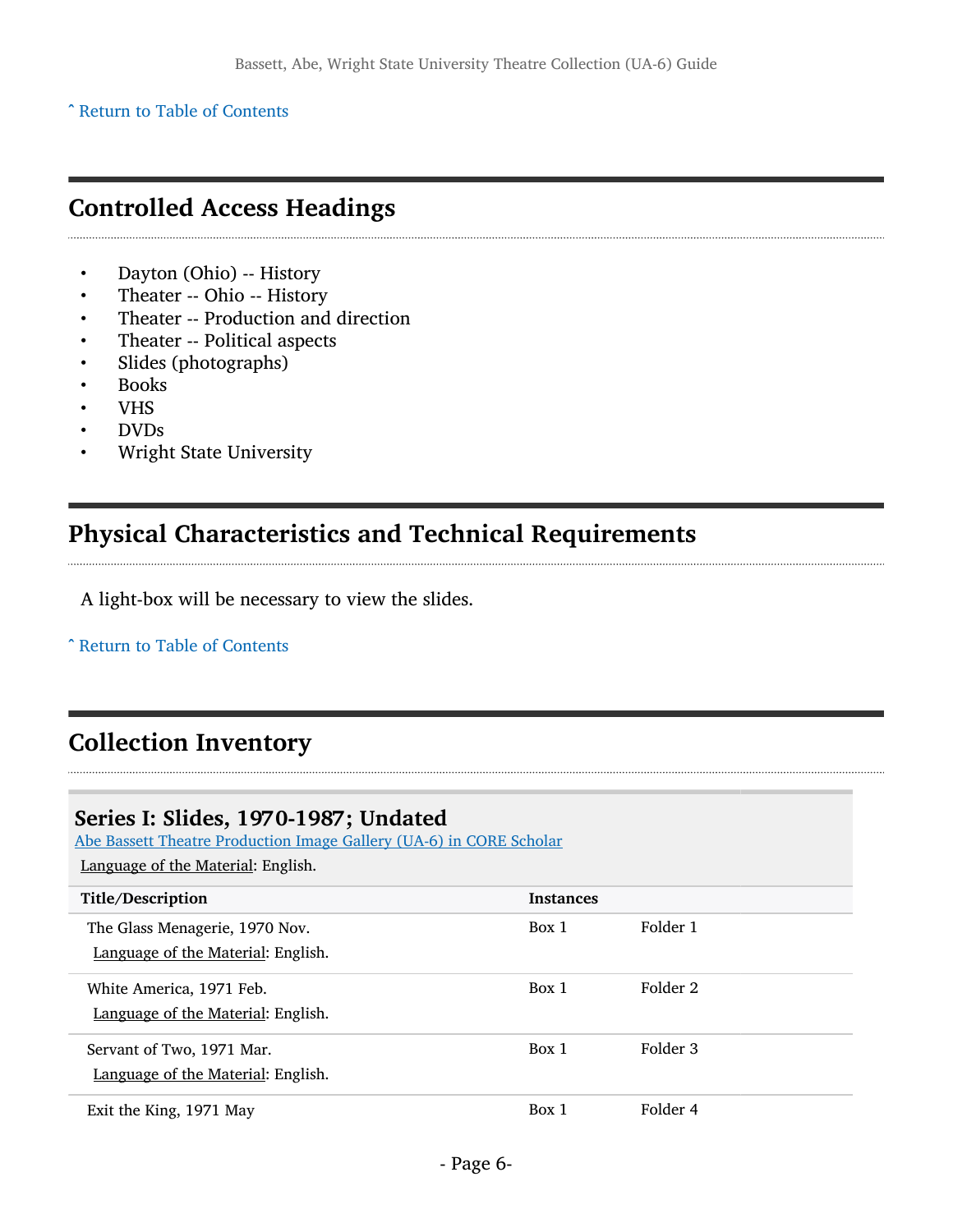| The World of Carl Sandburg, 1971 June<br>Language of the Material: English.                              | Box 1 | Folder 5  |
|----------------------------------------------------------------------------------------------------------|-------|-----------|
| The Birds, 1971 Oct.<br>Language of the Material: English.                                               | Box 1 | Folder 6  |
| The Night Thoreau Spent in Jail, 1971 Dec.<br>Language of the Material: English.                         | Box 1 | Folder 7  |
| You're a Good Man Charlie Brown, 1972 Feb.<br>Language of the Material: English.                         | Box 1 | Folder 8  |
| Ah, Wilderness, 1972 Feb.<br>Language of the Material: English.                                          | Box 1 | Folder 9  |
| Tartuffe, 1972 March<br>Language of the Material: English.                                               | Box 1 | Folder 10 |
| Picnic, 1972 June<br>Language of the Material: English.                                                  | Box 1 | Folder 11 |
| The Fantastics, 1972 Oct.<br>Language of the Material: English.                                          | Box 1 | Folder 12 |
| Rashmon, 1972 Dec.<br>Language of the Material: English.                                                 | Box 1 | Folder 13 |
| The Rimers of Eldritch, 1973 Feb.<br>Language of the Material: English.                                  | Box 1 | Folder 14 |
| Arms and the Man, 1973 Feb.<br>Language of the Material: English.                                        | Box 1 | Folder 15 |
| The effect of Gamma Rays on Man in the Moon Marigolds,<br>1973 May<br>Language of the Material: English. | Box 1 | Folder 16 |
| The Taming of the Shrew, 1973 June<br>Language of the Material: English.                                 | Box 2 | Folder 1  |
| Celebration, 1973 Nov.<br>Language of the Material: English.                                             | Box 2 | Folder 2  |
| A View From the Bridge, 1973 Dec.<br>Language of the Material: English.                                  | Box 2 | Folder 3  |
| A Doll's House, 1974 Feb.<br>Language of the Material: English.                                          | Box 2 | Folder 4  |
| Ablee, 1974 March                                                                                        | Box 2 | Folder 5  |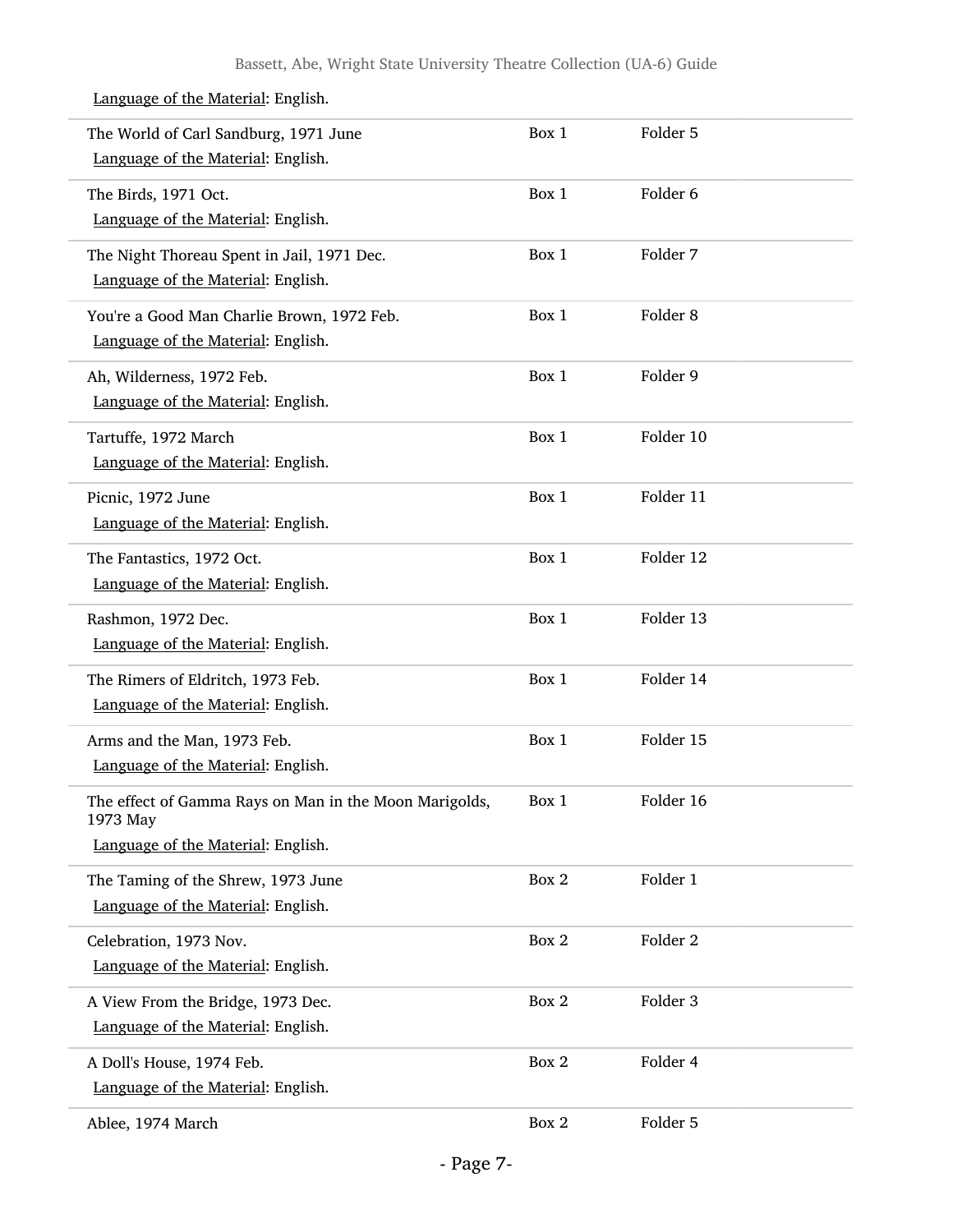| The Subject was Roses, 1974 April<br>Language of the Material: English.                              | Box 2 | Folder <sub>6</sub> |
|------------------------------------------------------------------------------------------------------|-------|---------------------|
| Oh! What a Lovely War, 1974 May<br>Language of the Material: English.                                | Box 2 | Folder 7            |
| The Amorous Plea, 1974 June<br>Language of the Material: English.                                    | Box 2 | Folder <sub>8</sub> |
| Story Theatre, 1974 June<br>Language of the Material: English.                                       | Box 2 | Folder 9            |
| Two Gentlemen of Verona, 1974 July<br>Language of the Material: English.                             | Box 2 | Folder 10           |
| And Miss Reardon Drinks a Little, 1974 July<br>Language of the Material: English.                    | Box 2 | Folder 11           |
| A Funny Thing Happened on the Way to the Forum, 1974<br>Summer<br>Language of the Material: English. | Box 2 | Folder 12           |
| Blithe Spirit, 1974 Summer<br>Language of the Material: English.                                     | Box 2 | Folder 13           |
| The Time of Your Life, 1974-1975 Winter<br>Language of the Material: English.                        | Box 2 | Folder 14           |
| Royal Gambit, 1974-1975 Winter<br>Language of the Material: English.                                 | Box 3 | Folder 1            |
| Waiting for Godot, 1974-1975 Winter<br>Language of the Material: English.                            | Box 3 | Folder <sub>2</sub> |
| Company, 1974-1975 Winter<br>Language of the Material: English.                                      | Box 3 | Folder 3            |
| Summertree, 1974-1975 Winter<br>Language of the Material: English.                                   | Box 3 | Folder 4            |
| The Clouds, 1974-1975 Winter<br>Language of the Material: English.                                   | Box 3 | Folder 5            |
| The Magic Pouch, 1974-1975 Winter<br>Language of the Material: English.                              | Box 3 | Folder 6            |
| Man of La Mancha, 1975 Summer<br>Language of the Material: English.                                  | Box 3 | Folder 7            |
| Veronica's Room, 1975 Summer                                                                         | Box 3 | Folder 8            |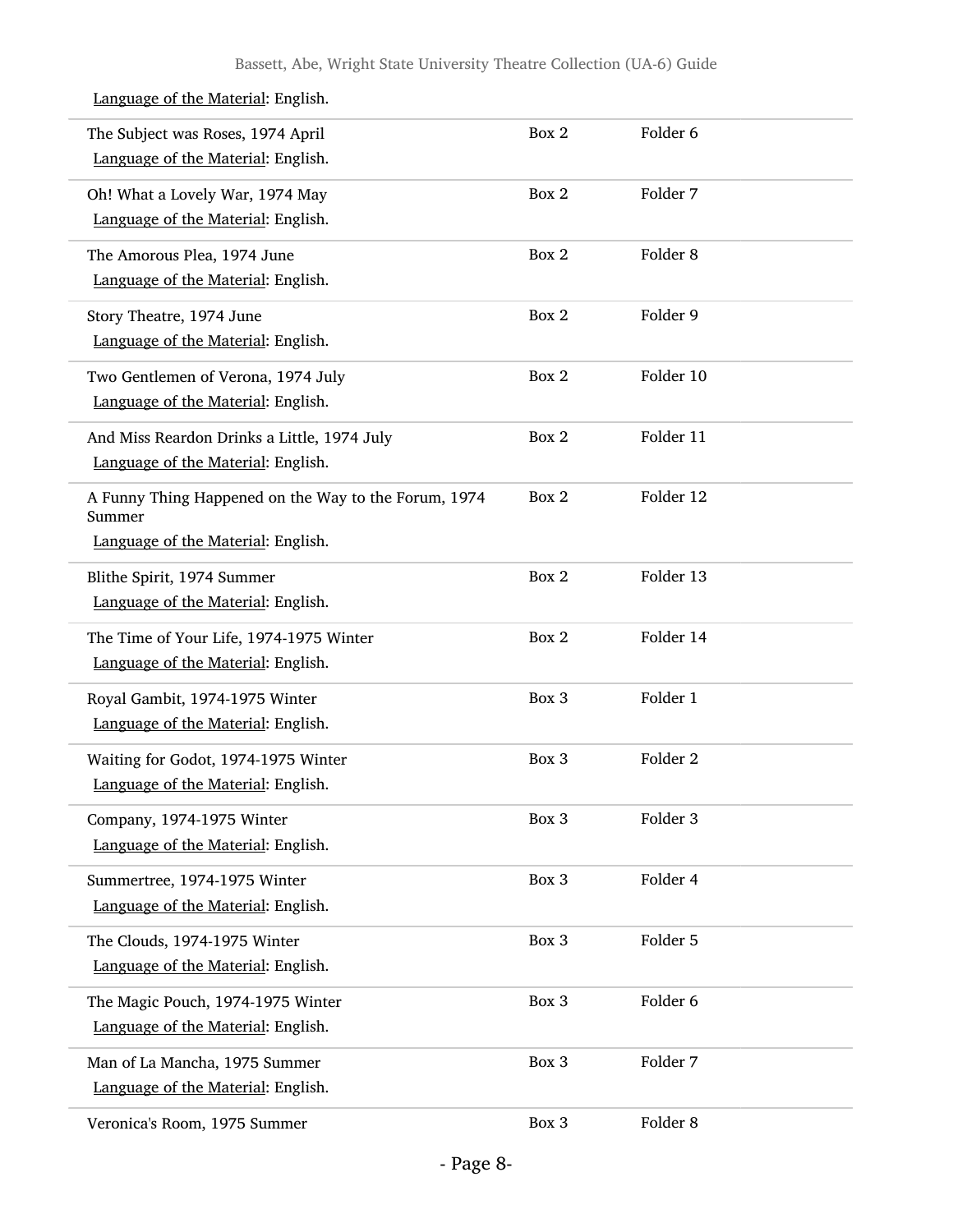| Arsenic and Old Lace, 1975 Summer<br>Language of the Material: English.                 | Box 3 | Folder 9            |
|-----------------------------------------------------------------------------------------|-------|---------------------|
| After Margaritte, 1975 Summer<br>Language of the Material: English.                     | Box 3 | Folder 10           |
| The Real inspector Hound, 1975 Summer<br>Language of the Material: English.             | Box 3 | Folder 11           |
| Twelfth Night, 1975 Aug.<br>Language of the Material: English.                          | Box 3 | Folder 12           |
| A Structure Names Desire, 1975-1976 Winter<br>Language of the Material: English.        | Box 4 | Folder 1            |
| Luv, 1975-1976 Winter<br>Language of the Material: English.                             | Box 4 | Folder <sub>2</sub> |
| Who's Afraid of Virginia Woolf?, 1975-1976 Winter<br>Language of the Material: English. | Box 4 | Folder 3            |
| Frankenstein, 1975-1976 Winter<br>Language of the Material: English.                    | Box 4 | Folder 4            |
| Little Mary Sunshine, 1975-1976 Winter<br>Language of the Material: English.            | Box 4 | Folder 5            |
| Tobacco Road, 1976 Summer<br>Language of the Material: English.                         | Box 4 | Folder 6            |
| Tartuffe, 1976 Summer<br>Language of the Material: English.                             | Box 4 | Folder 7            |
| Oh Coward, 1976 Summer<br>Language of the Material: English.                            | Box 4 | Folder <sub>8</sub> |
| Sherlock Holmes: A New Adventure, 1976 Summer<br>Language of the Material: English.     | Box 4 | Folder 9            |
| The Birthday Party, 1976-1977 Winter<br>Language of the Material: English.              | Box 5 | Folder 1            |
| Scapino, 1976-1977 Winter<br>Language of the Material: English.                         | Box 5 | Folder <sub>2</sub> |
| The Chalk Garden, 1976-1977 Winter<br>Language of the Material: English.                | Box 5 | Folder 3            |
| The Firebugs, 1976-1977 Winter                                                          | Box 5 | Folder 4            |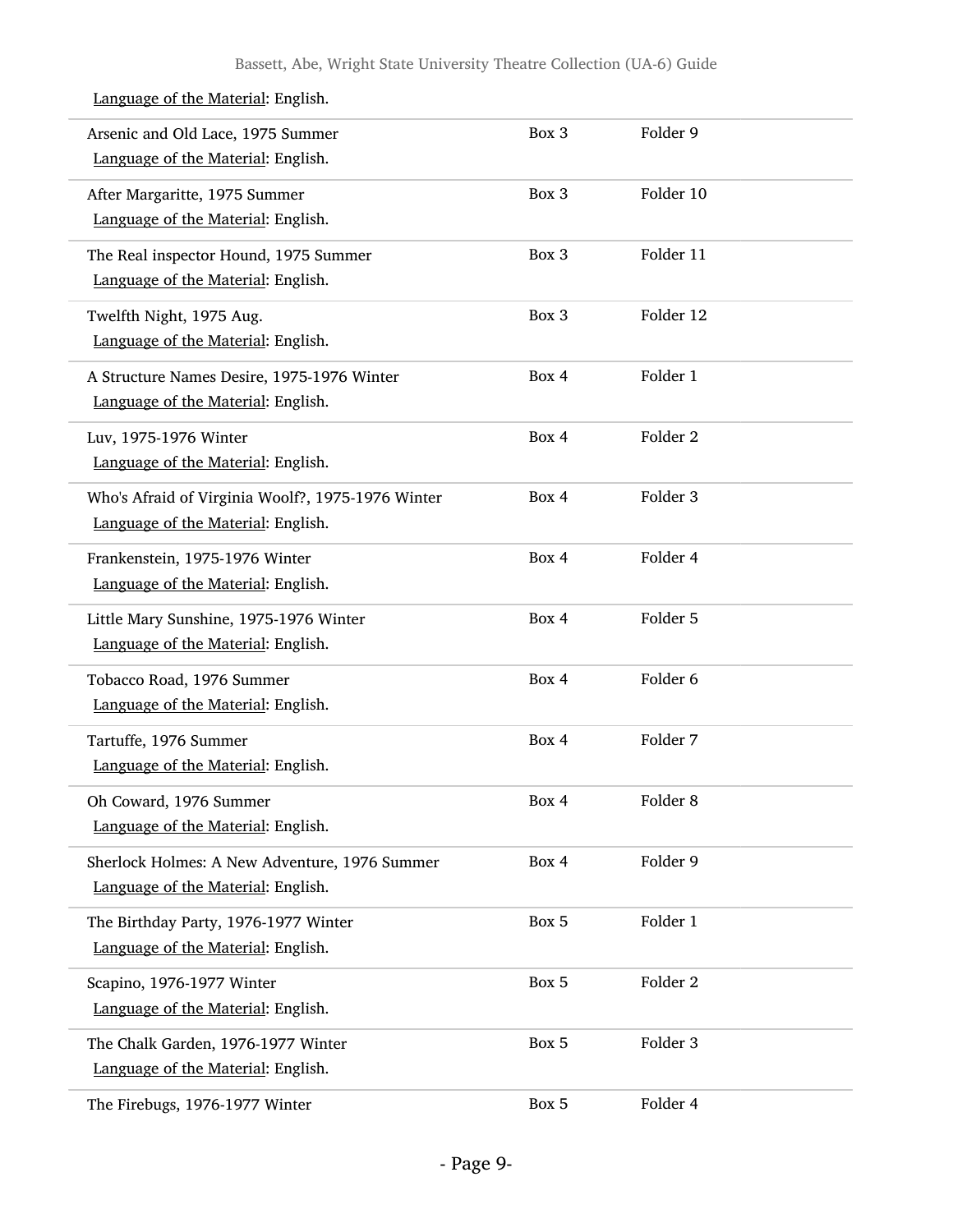| Godspell, 1976-1977 Winter<br>Language of the Material: English.                          | Box 5 | Folder 5            |  |
|-------------------------------------------------------------------------------------------|-------|---------------------|--|
| The Dancing Donkey, 1976-1977 Winter<br>Language of the Material: English.                | Box 5 | Folder 6            |  |
| Dance Ensemble, 1976-1977 Winter<br>Language of the Material: English.                    | Box 5 | Folder 7            |  |
| Big Black Box, Undated<br>Language of the Material: English.                              | Box 5 | Folder <sub>8</sub> |  |
| Curb Your Sins, Undated<br>Language of the Material: English.                             | Box 5 | Folder 9            |  |
| Medusa of 47th Street, Undated<br>Language of the Material: English.                      | Box 5 | Folder 10           |  |
| Gershwin, 1977 Summer<br>Language of the Material: English.                               | Box 5 | Folder 11           |  |
| The Mousetrap, 1977 Summer<br>Language of the Material: English.                          | Box 5 | Folder 12           |  |
| Dames at Sea, 1977 Summer<br>Language of the Material: English.                           | Box 5 | Folder 13           |  |
| The Fourposter, 1977 Summer<br>Language of the Material: English.                         | Box 5 | Folder 14           |  |
| Anything Goes, 1977-1978 Winter<br>Language of the Material: English.                     | Box 5 | Folder 15           |  |
| Oedipus Rex, 1977-1978 Winter<br>Language of the Material: English.                       | Box 5 | Folder 16           |  |
| The Comedy of Harlequin, 1977-1978 Winter<br>Language of the Material: English.           | Box 5 | Folder 17           |  |
| The Crucible, 1977-1978 Winter<br>Language of the Material: English.                      | Box 6 | Folder 1            |  |
| Dance Ensemble, 1977-1978 Winter<br>Language of the Material: English.                    | Box 6 | Folder <sub>2</sub> |  |
| Rodgers and Hart-A Musical Celebration, 1978 Summer<br>Language of the Material: English. | Box 6 | Folder 3            |  |
| The Importance of Being Earnest, 1978 Summer                                              | Box 6 | Folder 4            |  |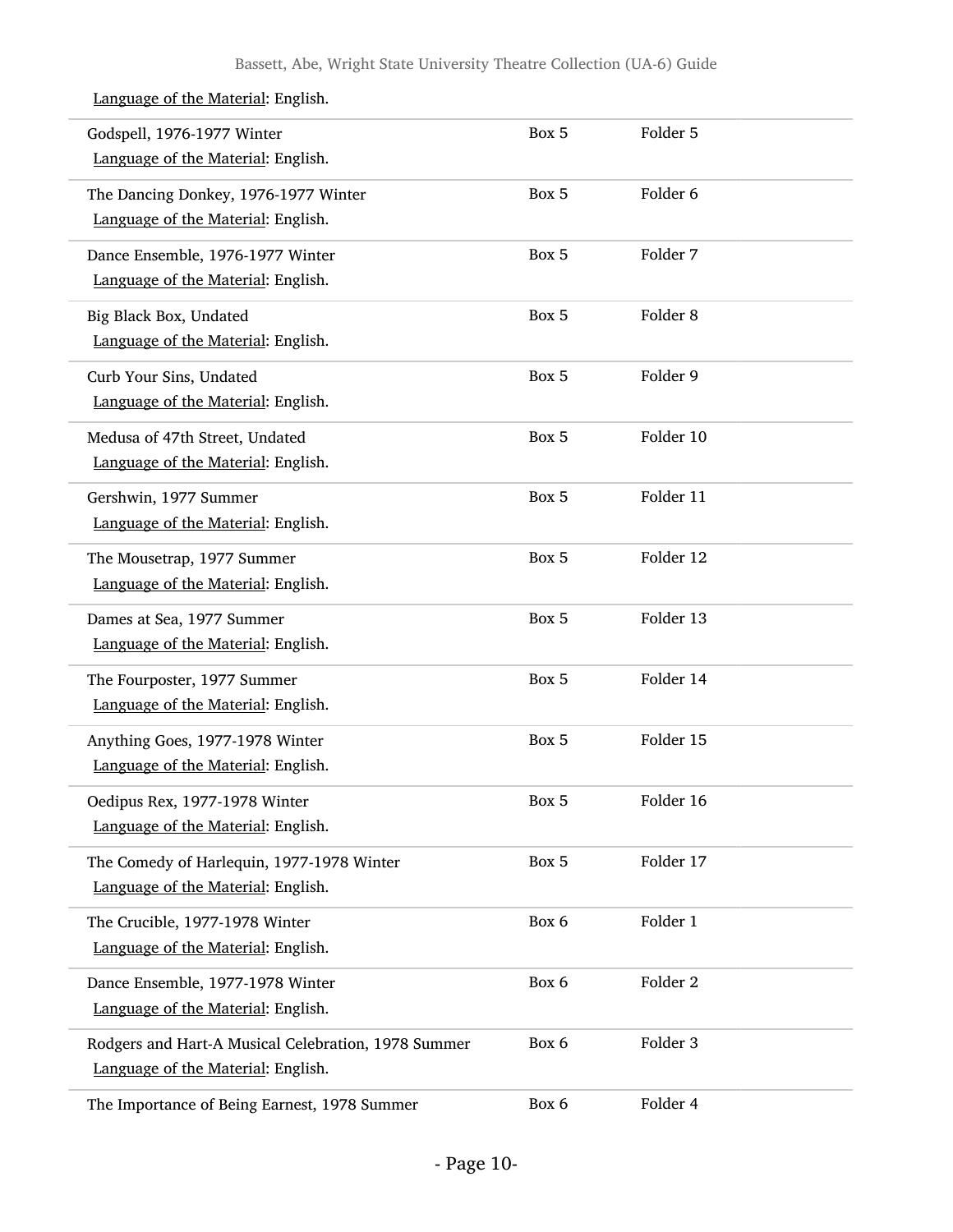| Look Back in Anger, 1978-1979<br>Language of the Material: English.                   | Box 6 | Folder 5            |  |
|---------------------------------------------------------------------------------------|-------|---------------------|--|
| Brigadoon, 1978-1979<br>Language of the Material: English.                            | Box 6 | Folder <sub>6</sub> |  |
| And They Danced Real Slow in Jackson, 1979-1980<br>Language of the Material: English. | Box 6 | Folder 7            |  |
| The Prime of Miss Jean Brode, 1979-1980 Winter<br>Language of the Material: English.  | Box 6 | Folder <sub>8</sub> |  |
| A Midsummer Night's Dream, 1979-1980 Winter<br>Language of the Material: English.     | Box 6 | Folder 9            |  |
| The Mikado, 1979-1980<br>Language of the Material: English.                           | Box 6 | Folder 10           |  |
| Aspirations, 1980-1981 Winter<br>Language of the Material: English.                   | Box 6 | Folder 11           |  |
| The Three Sisters, 1980-1981 Winter<br>Language of the Material: English.             | Box 6 | Folder 12           |  |
| The Good Doctor, 1980-1981 Winter<br>Language of the Material: English.               | Box 6 | Folder 13           |  |
| Jesus Christ Superstar, 1981-1982 Winter<br>Language of the Material: English.        | Box 6 | Folder 14           |  |
| American Buffalo, 1981-1982 Winter<br>Language of the Material: English.              | Box 6 | Folder 15           |  |
| Whose Life is it Anyway?, 1981-1982 Winter<br>Language of the Material: English.      | Box 6 | Folder 16           |  |
| Love Labour's Lost, 1981-1982 Winter<br>Language of the Material: English.            | Box 6 | Folder 17           |  |
| Act IX 1977, Undated<br>Language of the Material: English.                            | Box 6 | Folder 18           |  |
| Dan con, 1982<br>Language of the Material: English.                                   | Box 7 | Folder 1            |  |
| Amadeus, 1984-1985<br>Language of the Material: English.                              | Box 7 | Folder <sub>2</sub> |  |
| Comedy of Errors, 1983-1984                                                           | Box 7 | Folder 3            |  |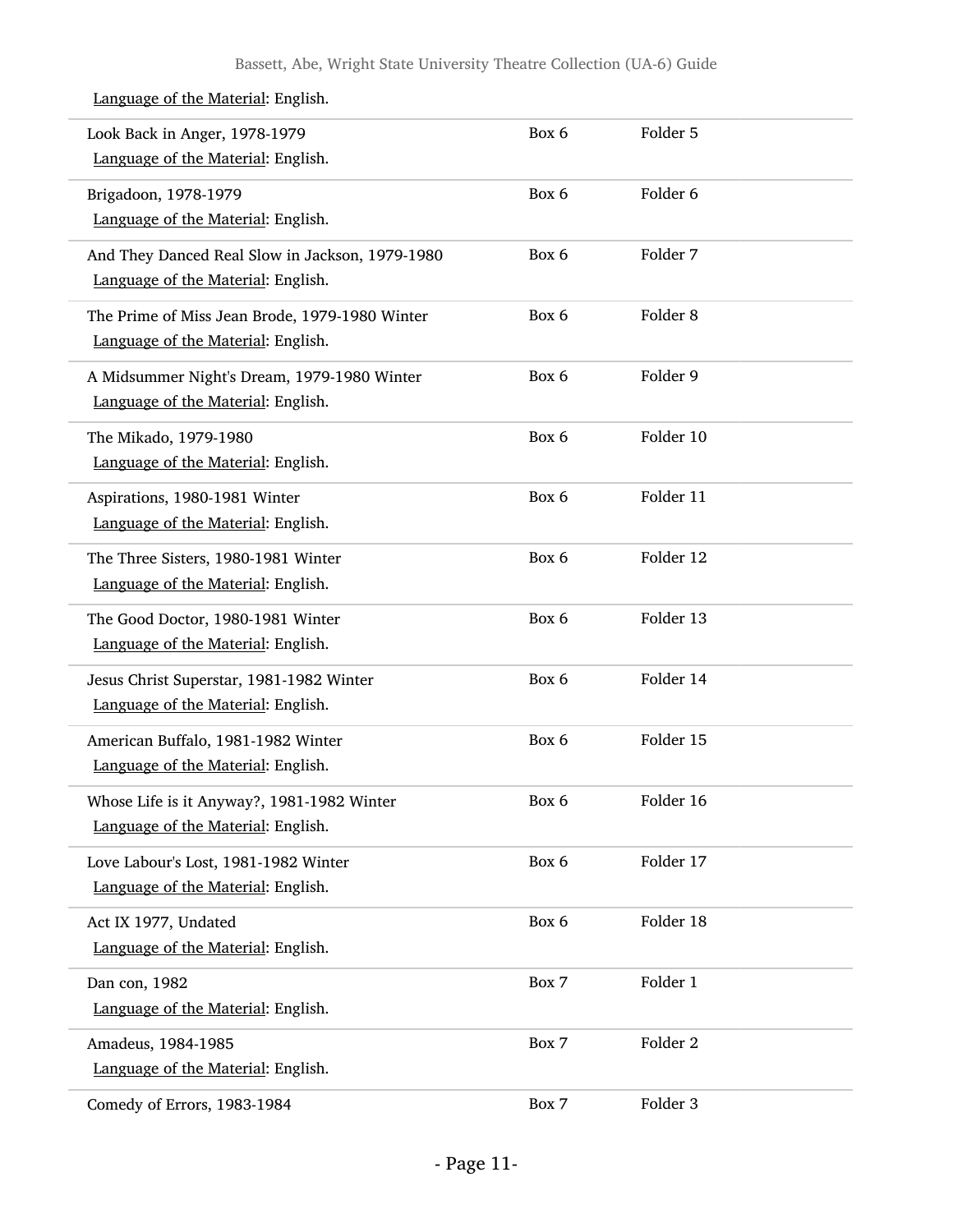| Sweeney Todd, 1983-1984                              | Box 7 | Folder 4            |  |
|------------------------------------------------------|-------|---------------------|--|
| Language of the Material: English.                   |       |                     |  |
| West Side, Undated                                   | Box 7 | Folder 5            |  |
| Language of the Material: English.                   |       |                     |  |
| Loose Ends, Undated                                  | Box 7 | Folder 6            |  |
| Language of the Material: English.                   |       |                     |  |
| Evita, 1986-1987                                     | Box 7 | Folder 7            |  |
| Language of the Material: English.                   |       |                     |  |
| Miracle Worker, 1986-1987                            | Box 7 | Folder <sub>8</sub> |  |
| Language of the Material: English.                   |       |                     |  |
| Hotel Paradiso-A Little Hotel on the Side, 1986-1987 | Box 7 | Folder 9            |  |
| Language of the Material: English.                   |       |                     |  |
| Of Mice and Men, 1986-1987                           | Box 7 | Folder 10           |  |
| Language of the Material: English.                   |       |                     |  |
| Unknown Slides, Undated                              | Box 8 | Folder 1            |  |
| Language of the Material: English.                   |       |                     |  |
| Mask Making, Undated                                 |       |                     |  |
| Language of the Material: English.                   |       |                     |  |
| Unknown Slides, Unknown                              | Box 8 | Folder <sub>2</sub> |  |
| Language of the Material: English.                   |       |                     |  |
| Unknown Slides, Undated                              | Box 8 | Folder 4            |  |
| Language of the Material: English.                   |       |                     |  |
| Unknown Slides, 1977 July                            | Box 8 | Folder 5            |  |
| Language of the Material: English.                   |       |                     |  |
| Unknown Slides, 1978 Nov.                            | Box 8 | Folder <sub>6</sub> |  |
| Language of the Material: English.                   |       |                     |  |
|                                                      |       |                     |  |

^ [Return to Table of Contents](#page-1-0)

### <span id="page-11-0"></span>Series II: General Information, 1967-1988

| Title/Description                       | <b>Instances</b> |          |
|-----------------------------------------|------------------|----------|
| WSU Theatre Productions List, 1967-1988 | Box 9            | Folder 1 |